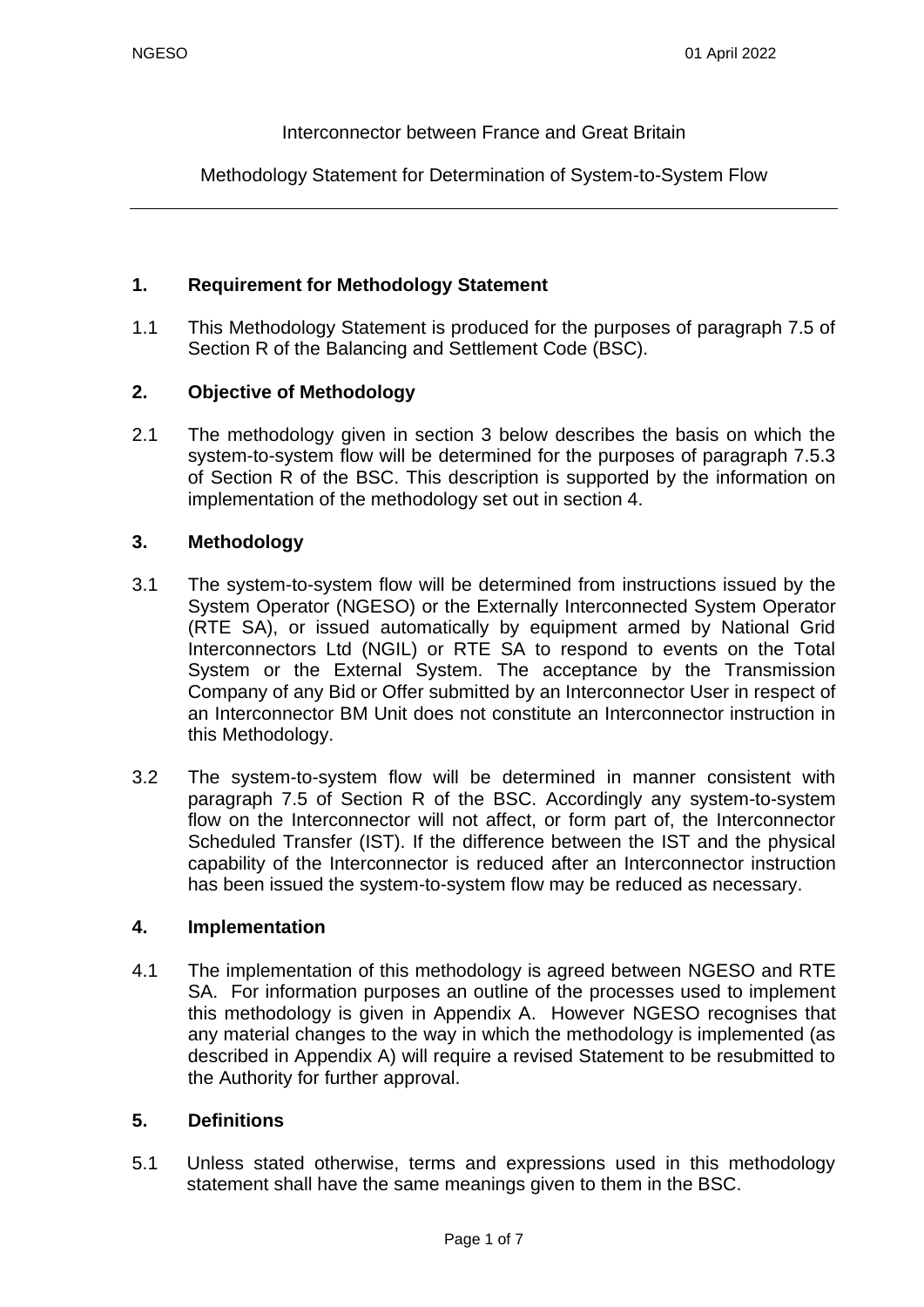# **Appendix A**

# **Operational Process for Determining the System-System Flow on the France-England Interconnector (from 29 March 2004)**

# *A1 Calculate the Interconnector Scheduled Transfer (IST)*

The Interconnector Scheduled Transfer is based on Mid Channel Nominations (MCN) submitted by Interconnector Users in accordance with the IFA Access Rules and associated IFA User Agreements. Each user's aggregate MCN data will be consistent with Physical Notifications submitted to NGESO and must be within the Net Transfer Capacity (NTC) as defined in the Operating Protocol.

## *A2 Calculate the Scheduled Mid-Channel Reference Program (SMCRP)*

The Scheduled Mid Channel Reference Program is based on the same MCN data that is used to determine the IST. The IFA facilitates multiple Users on the Interconnector, for this reason the dynamic characteristic of the Interconnector is not fully included in the MCN data submitted. The SMCRP will, as far as possible, give the same energy transfer in each trading period as the MCN data used to determine the IST, within the agreed dynamic characteristic for the Interconnector. The effect on System-System Flows caused by intraday capability on the IFA is included in Section A7 of this Appendix. Section A7 refers to day-ahead Scheduled Mid Channel Reference Programme (SMCRP), intraday SMCRPs and the Final Scheduled Mid Channel Reference Programme (FSMCRP).

## *A3 Variations to the FSMCRP*

After the FSMCRP has been agreed it may be necessary to vary the Mid-Channel Reference Program (MCRP). When this occurs for reasons other than those specified in paragraph 7 of section R of the BSC this will constitute a system-tosystem flow. These services include; 1) Cross Border Balancing which allows both NGESO and RTE SA to vary the flow of active power on the link in either direction, 2) Emergency Assistance service, is procured close to real time (within 15 minutes) and allows NGESO and RTE SA to increase flow onto their respective systems or reduce flow away their respective systems, 3) Bi-pole Intertrip which facilitate instant reduction in delivery or removal of energy to NGESO and 4) High Frequency Relay which results in an instantaneous removal of power when flow is toward England, 5) Ramp Management variations which may be used to minimise the impact of MCRP ramps on frequency control.

## *A4 Volume of System-to-System Changes*

Where the instruction to change the MCRP has been given for a reason that will give rise to a system-to system flow then the change to the MCRP will be a system-to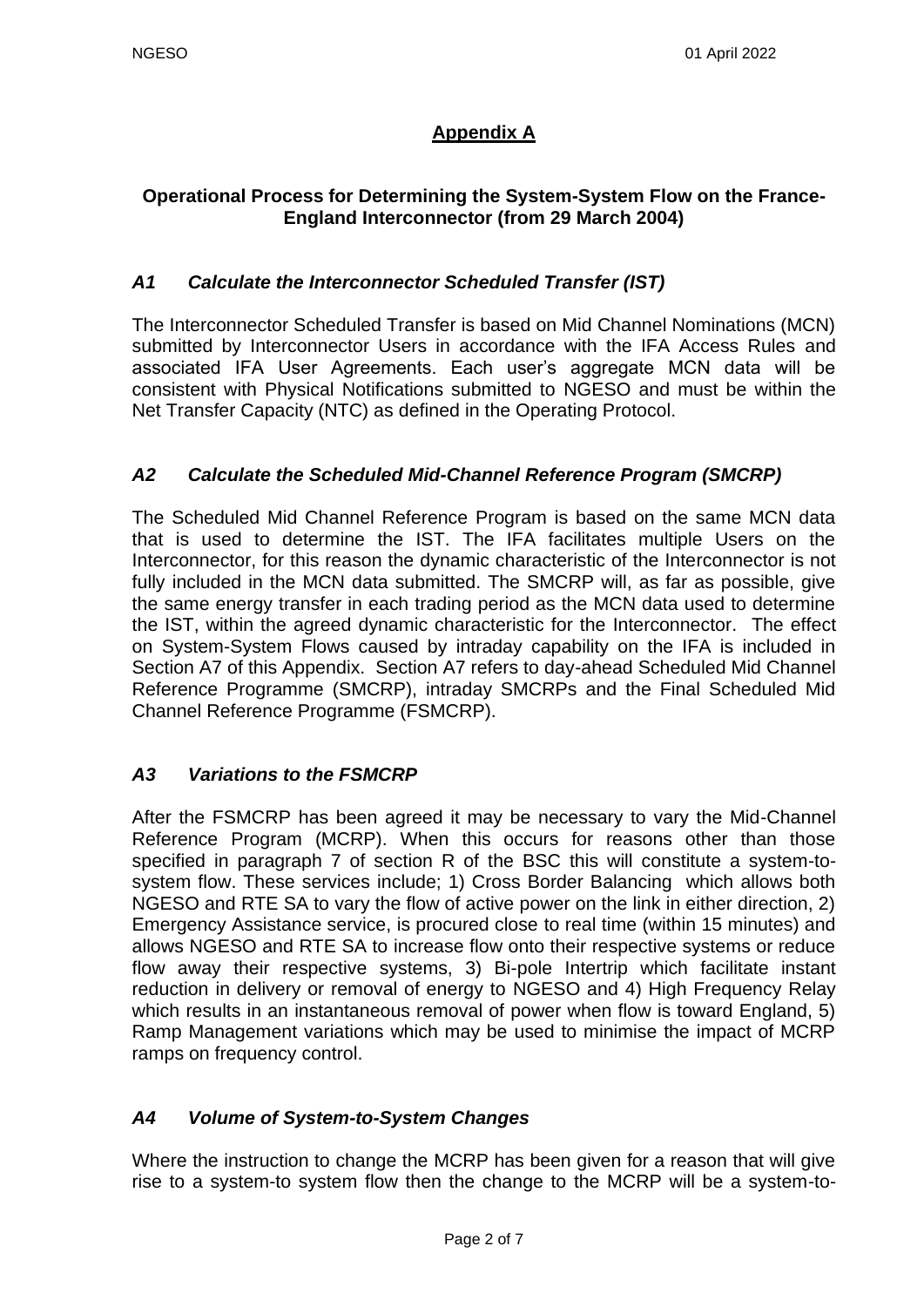system change. The volume associated with a system-to-system change will be calculated from the previous MCRP as described below:

Consider the simple FSMCRP shown in figure 1.



Figure 1 Final Mid Channel Reference Programme

NGESO or RTE SA makes a request to vary the MCRP (this request being accepted by the other party) or consequential to the automatic initiation of equipment armed by NGIL and/or RTE SA to respond to events on the Total System or the External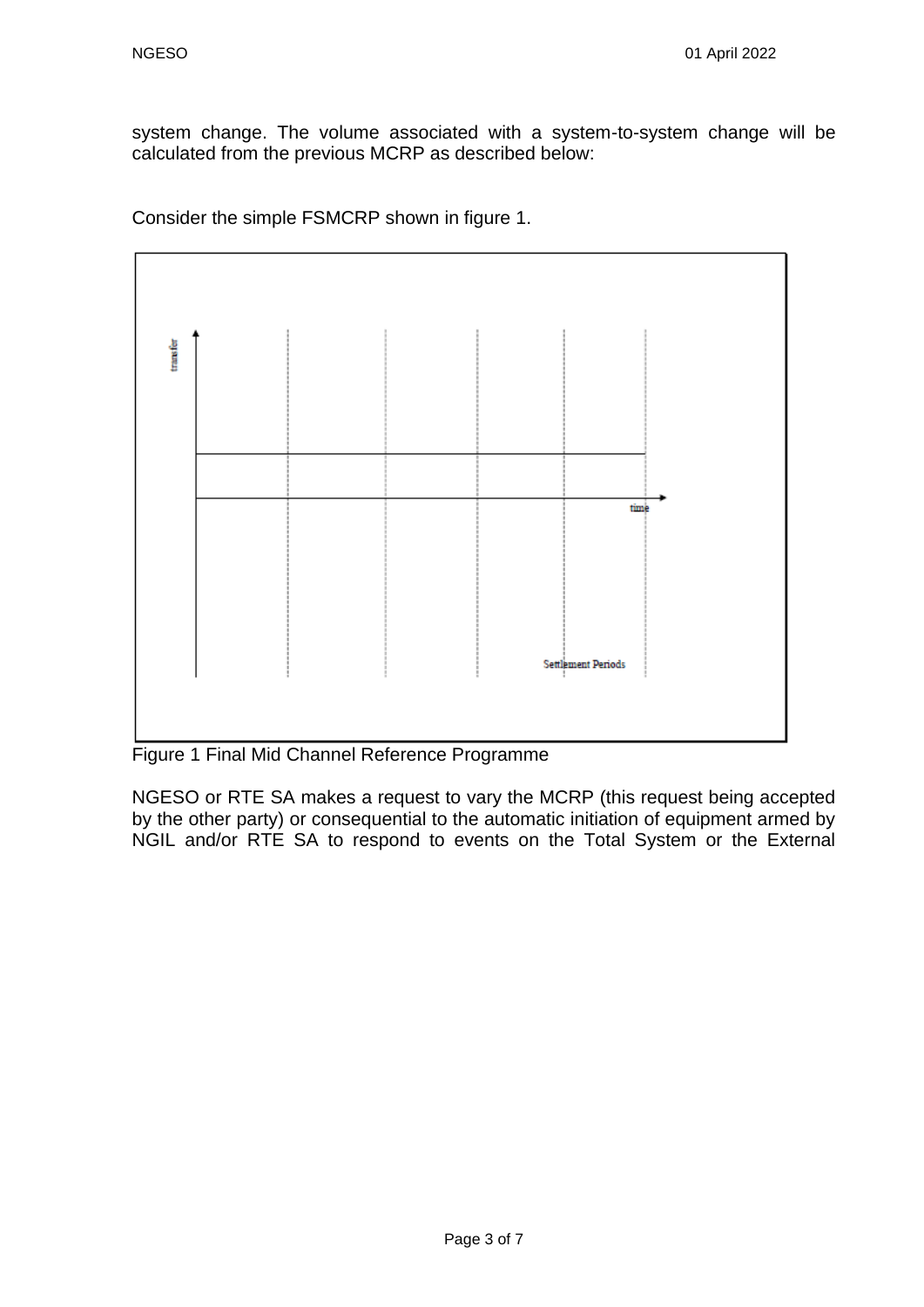



# **Figure 2 MCRP revised for system-to-system flow**

Labelling the FSMCRP as MCRP<sub>0</sub>, and the revised MCRP as MCRP<sub>1</sub> and any subsequent revisions to the MCRP are numbered in sequence then the change in instructed transfer volume is calculated as the difference between the previous and revised programmes (MCRP $n-1$  and MCRP $n$ ) for the changes to the MCRP.

The change in the instructed transfer in settlement period j, caused by acceptance of the new Mid Channel Reference Programme n is given by:

$$
\Delta T_{n,j} = \int_{0}^{30} \max(-IC_{j}(t), \min(IC_{j}(t), MCRP_{n,j}(t)) - \max(-IC_{j}(t), \min(IC_{j}(t), MCRP_{n-1,j}(t)))dt
$$

where

- $MCRP_{n,j}(t)$  Is the instantaneous transfer t minutes from the start of settlement period j for Mid Channel Reference Programme n  $\Delta T_{n,i}$  Is the change in transfer volume resulting from the acceptance of the revised MCRP (MCRP<sub>n)</sub> in settlement period j
- $IC<sub>j</sub>(t)$  Is the actual instantaneous interconnector mid channel capacity t minutes from the start of settlement period j. Such that the actual transfer is in the range  $\pm IC_i(t)$ .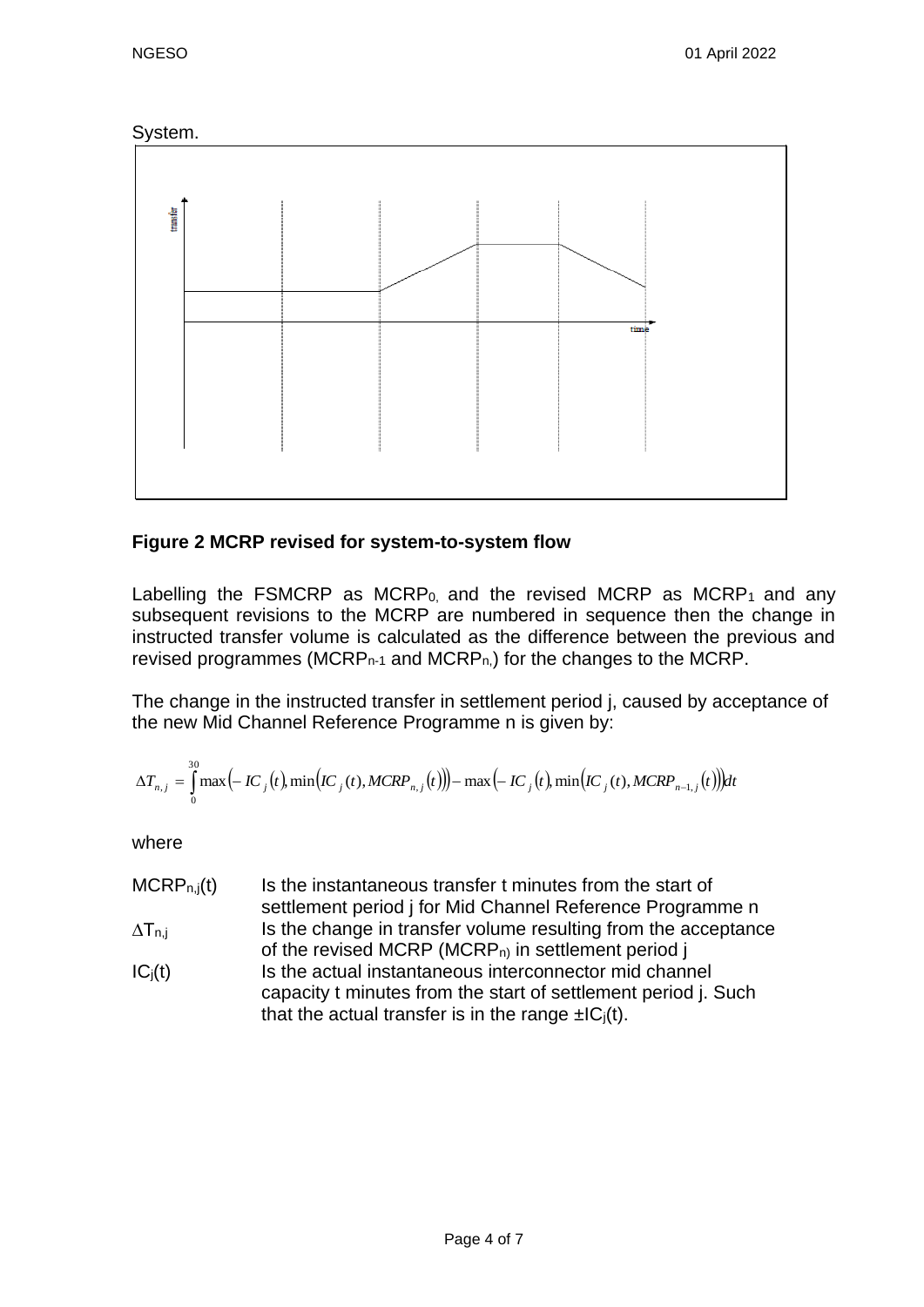This is shown graphically below:



# **Figure 3: Change in instructed transfer volume arising from change in MCRP**

The total volume of system-to-system change  $(T<sub>i</sub>)$  will be the sum of all changes in instructed transfer volume arising due to system-to-system flows.

# *A5 Volume of System-to-System Flow (SSF)*

The total volume of system-to-system change is calculated at Mid Channel. It is then adjusted for Interconnector Losses to determine the System-to-System Flow. This adjustment uses the Mid Channel Loss Factor (MCLF, currently 0.0117).

# *A6 Metered Volume for Transmission Company Interconnector BM Units*

The system-to-system flow is calculated and the Metered Volume allocated to the Transmission Company Interconnector BM Units (TCIBMU) as shown below:

 $SSF = T_i * (1-x^*MCLF)$ 

*Where x= 1 if Net Flow across the Interconnector in the settlement period is France to England, else -1*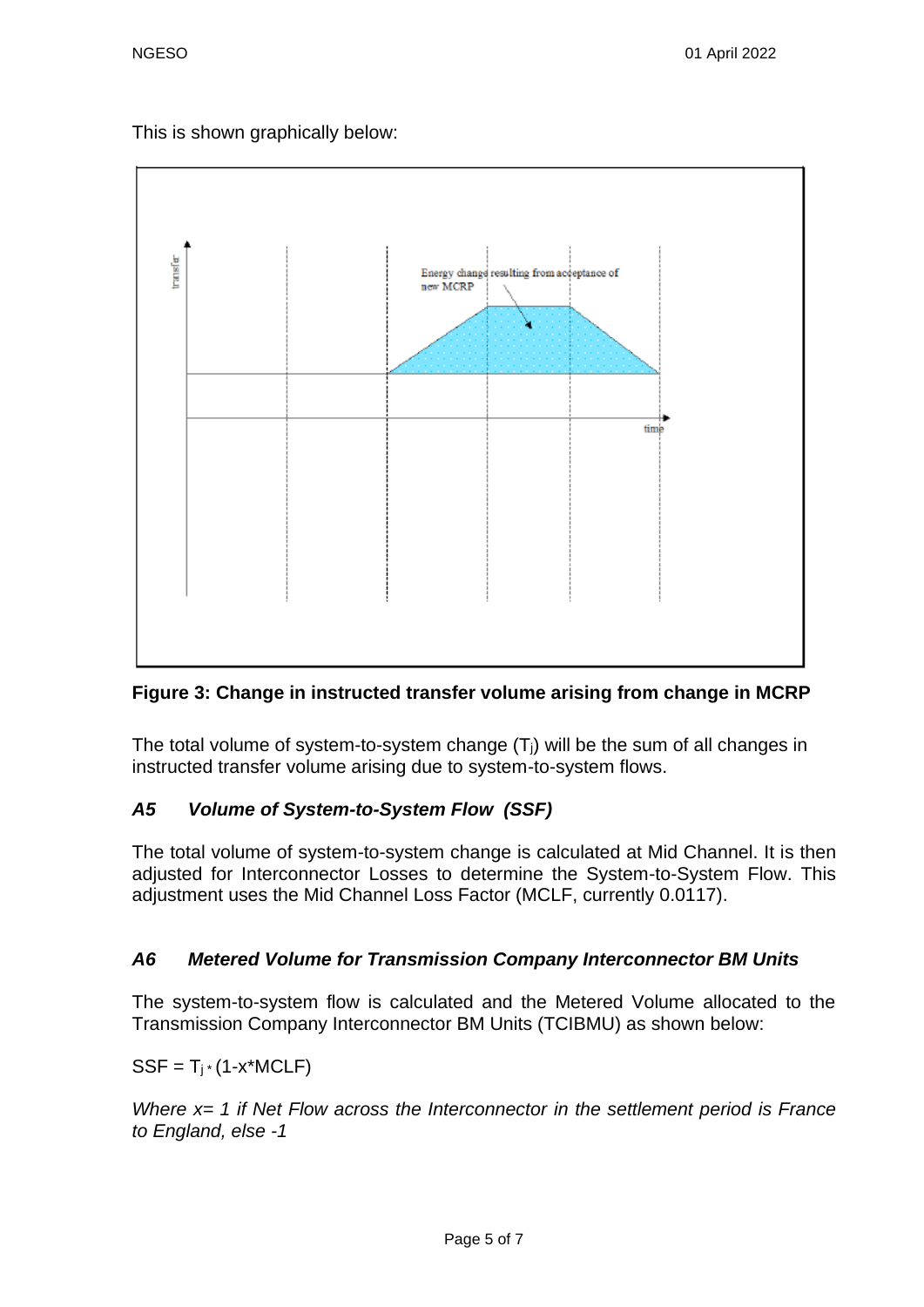If direction of SSF is from France to England

 $TCIBMU(Production) = SSF$   $TCIBMU(Construction) = 0$ 

If direction of SSF is from England to France

TCIBMU(Production) = 0 TCIBMU(Consumption) = SSF

### *A7 Revisions to Appendix A*

This appendix is provided for information purposes only. If material changes occur to the planned operational process for determining the system-to-system flow on the IFA Interconnector then this appendix will be revised accordingly.

#### Revision No. 1 (effective from 29 March 2004)

Appendix A has been revised to take account of the introduction of intraday capability on the Anglo-French interconnector. With intraday capability on the IFA, there will be one day-ahead Scheduled Mid Channel Reference Programme (SMCRP) and between zero and five intraday SMCRPs. The most recent SMCRP produced which affects a particular settlement period is defined as the Final Scheduled Mid Channel Reference Programme (FSMCRP) and is the base against which System-System Flows (SSF) will be calculated.

#### Revision No. 2 (effective from 1st April 2006)

Appendix A has been revised to take account of the name change of NGC to NGESO (National Grid Electricity Transmission) with effect from 26<sup>th</sup> July 2005 and the name change of RTE to RTE SA (EDF Transport SA) with effect from 31<sup>st</sup> August 2005 when RTE was incorporated as a wholly owned subsidiary of Electricite de France and became a limited liability company.

### Revision No. 3 (effective from 14th August 2006)

Minor changes to reflect the new business separation arrangements introduced by the Energy Act 2004. In respect of the interconnector between England and France (IFA) a separate legal entity, NGIL is to be created to own and operate the IFA. This is effective from Monday  $14<sup>th</sup>$  August 2006, where NGIL have received the Electricity Interconnector Licence to operate the IFA from this date.

### Revision No. 4 (effective from 1st April 2010)

The second paragraph under A1 Calculation of Interconnector Scheduled transfer (IST) from Appendix A has been removed. Since the implementation of the new Capacity Management System (CMS) there is now a single set of MCNs submitted to